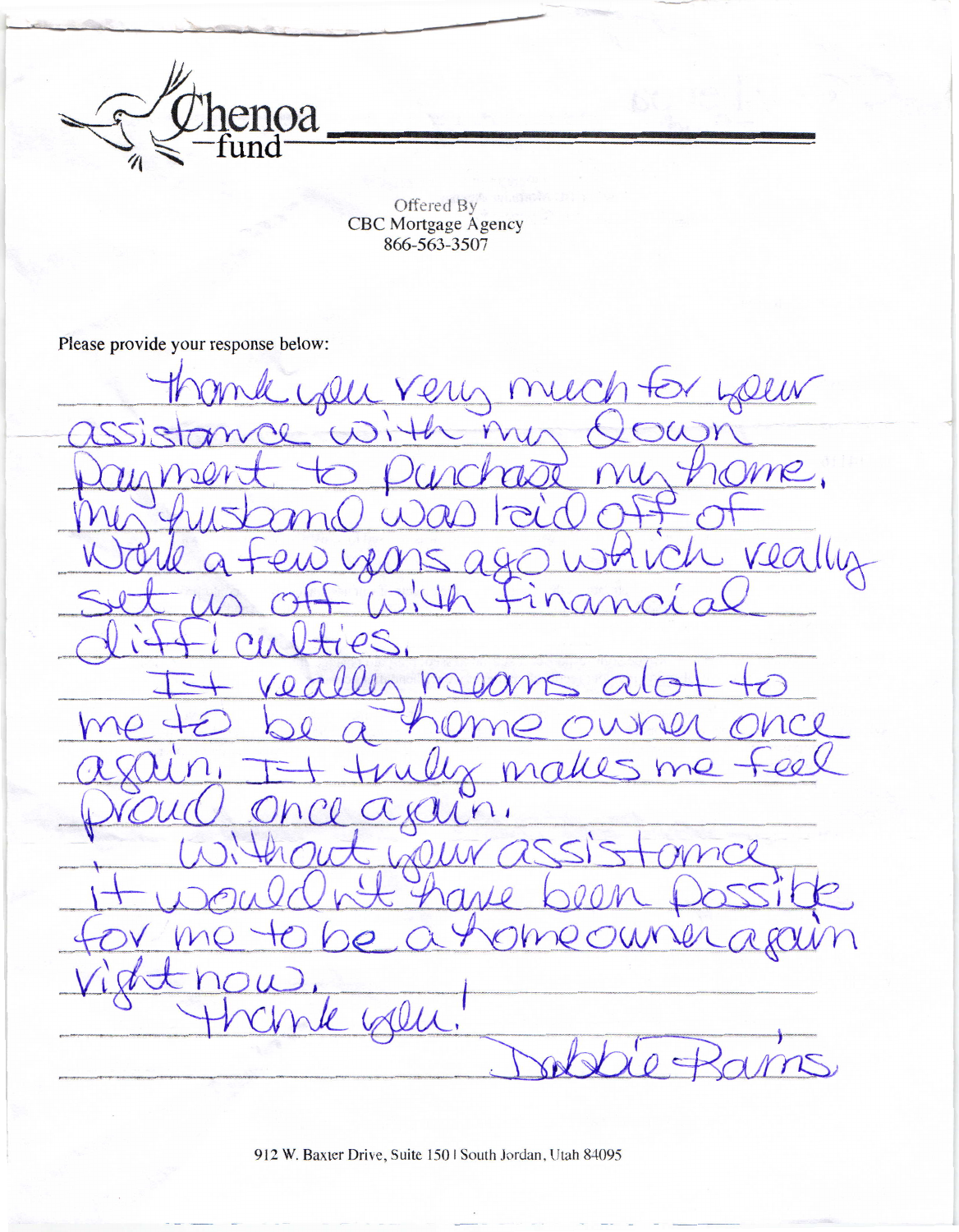Subject: Chenoa Fund Borrower Feedback

Date: August 29, 2018 at 4:10 PM •

Jeanette L

St. Louis, MO

I'm on disability. Without you my 14 year old and I would not have a home. It is next to impossible to save money. Everyone was so helpful. I pass on your name all the time

-Jeanette L

This e-mail was sent from a contact form on Chenoa Fund (http://chenoafund.org)

The sale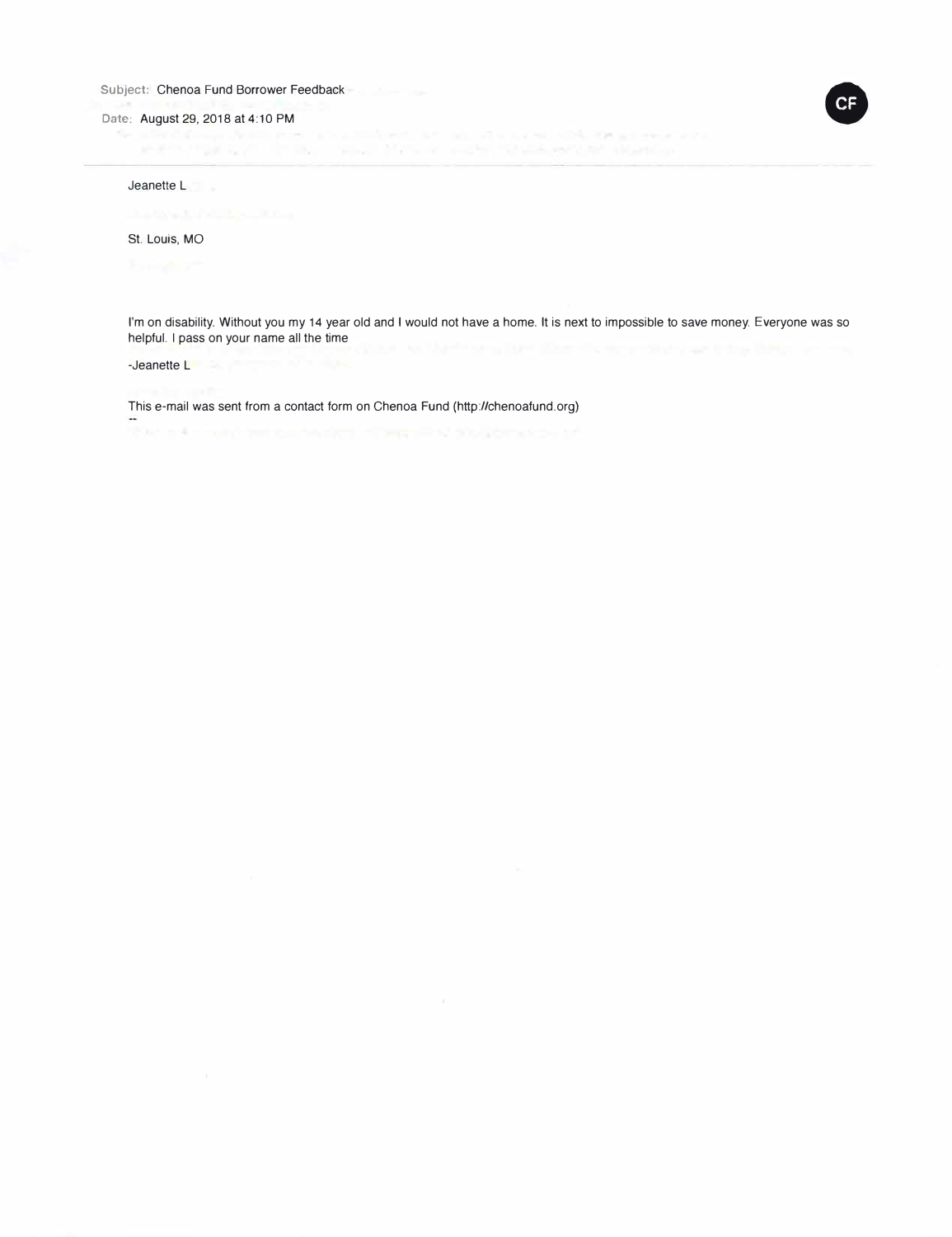**Minority homebuyers will be most affected by this rule. Are you a minority?** Yes

**If you had not had this down payment assistance, how long would it have taken you to buy a home?** 3+ years

**Many people Chenoa Fund helps are first generation homeowners. Were your parents/guardians homeowners?** Yes

**Please provide any additional thoughts regarding why homeownership is important to you, and why Chenoa Fund should be allowed to continue its work.**

**Name:** Hilda H

**May we share your information outside our organization?:** Yes

--